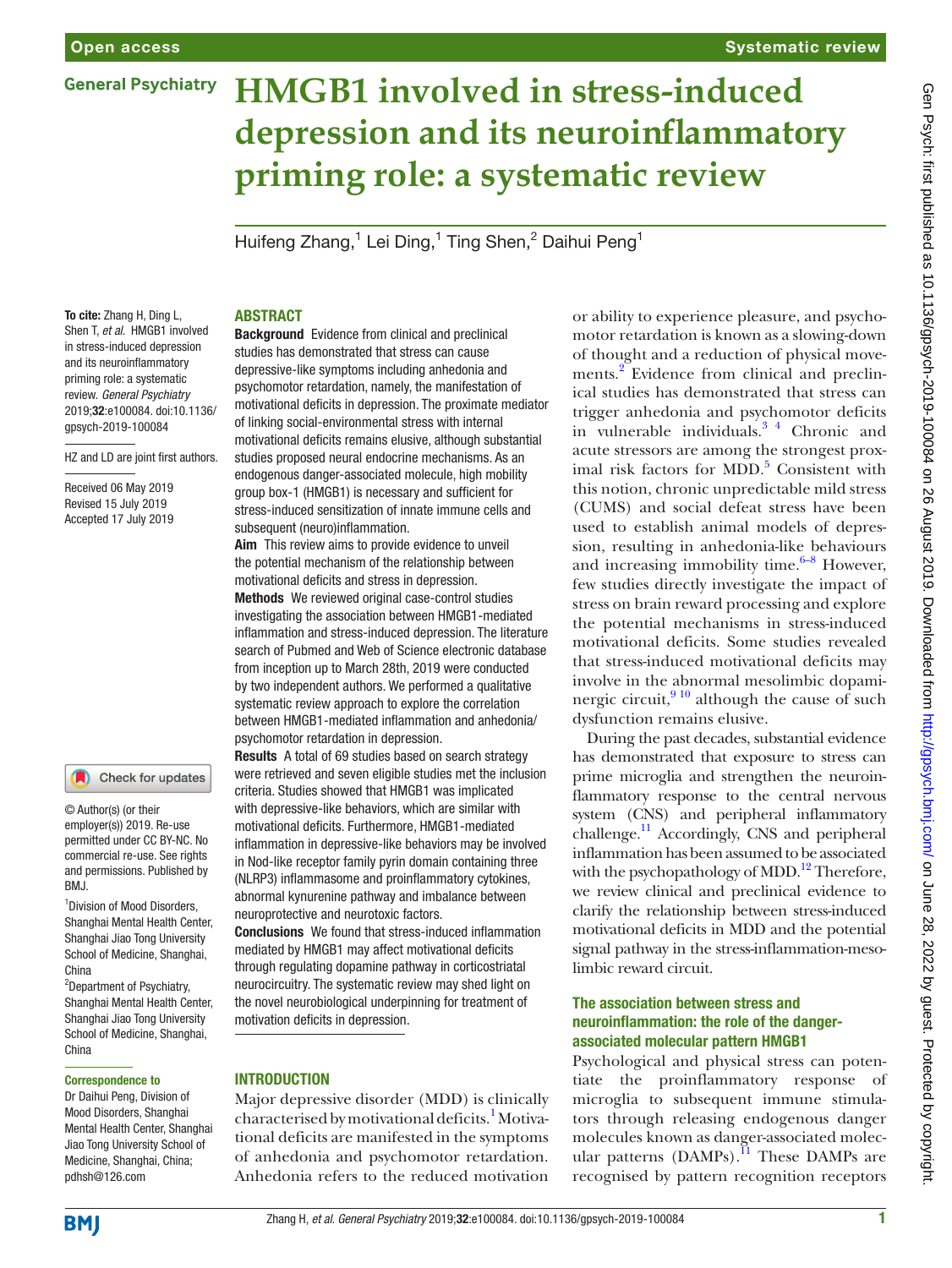(PRRs) in the cellular surface, such as toll-like receptors (TLRs) and the receptor for advanced glycation end products (RAGE). CNS and peripheral innate immune system become activated in response to the recognition of DAMPs-PRRs signalling.[13](#page-7-2) However, the proximate DAMPs mediators by which stress primes microglia still need to be elucidated. One previous review showed that several DAMPs, including S100 proteins, high mobility group box-1 (HMGB1), heat shock proteins, ATP and uric acid can result in depressive-like behaviours in stress-induced depression models[.14](#page-7-3) In particular, HMGB1 is considered as master regulator of innate immunity.<sup>15</sup> Previous studies suggested that HMGB1 signalling is necessary and sufficient for stress-induced sensitisation of microglia, then amplifying the expression of the NLR family pyrin domain containing 3 (NLRP3) inflammasome and proinflammatory cytokines.[16](#page-7-5) Moreover, HMGB1 has been involving in several neuroinflammatory conditions, such as Alzheimer's disease<sup>17</sup> and brain ischaemia injury.<sup>18</sup> Therefore, the scope of our review focuses on the HMGB1 as a potential mediator of stress-induced neuroinflammation in MDD.

#### The association between neuroinflammation and motivational deficits mediated by brain structure and function

Experimental cytokine (eg, injection of typhoid vaccination or LPS) could quickly trigger fatigue, depressed mood, lack of interest and psychomotor retardation in healthy individuals, suggesting the underlying alterations of neural activity in specific regions. Previous studies suggest that stress is implicated with the aetiology of MDD through activating neuroinflammation processes and then involving structural and functional alterations of specific brain regions.<sup>19</sup> Neuroinflammation exerts direct detrimental effects on brain structure and function by mediating neuronal damage/degeneration, glial activation, mitochondrial dysfunction, demyelination and endothelial damage. $20$  Moreover, these inflammation-induced behavioural changes have been assumed to be associated with the alterations of neurotransmitters metabolism (serotonin, dopamine (DA) and norepinephrine)<sup>21 22</sup> and the activation of indoleamine 2,3-dioxygenase (IDO) in kynurenine pathway  $(KP)$ ,<sup>23</sup> which are consistent with the psychopathology of MDD. Neuroimaging techniques have been advanced to confirm the link between inflammation and depression mediated by the alterations in neural regions associated with the regulations of motivation and reward, including prefrontal regions and ventral striatum, $^{24}$   $^{25}$  and the regulation of emotion, including amygdala, anterior cingulate cortex and prefrontal cortex.<sup>[26 27](#page-7-13)</sup>

As mentioned above, evidence has showed that stress can cause depressive-like symptoms including anhedonia and psychomotor retardation, which are common in patients with MDD[.28](#page-7-14) Similar findings were observed in depressive-like animal models by reductions in saccharin preference and increased immobility time. $29$  However, little is known about the underlying mechanism of the

Gen Psych: first published as 10.1136/gpsych-2019-100084 on 26 August 2019. Downloaded from http://gpsych.bmj.com/ on June 28, 2022 by guest. Protected by copyright Gen Psych: first published as 10.1136/gpsych-2019-100084 on 26 August 2019. Downloaded from <http://gpsych.bmj.com/> on June 28, 2022 by guest. Protected by copyright.

relationship between motivational deficits and stress in depression. One candidate neurobiological mechanism, overactive inflammation, was supposed to be associated with motivational deficits in MDD. $30$  Therefore, we hypothesised that stress-induced neuroinflammation mediated by HMGB1 may be implicated with the alterations of corticostriatal reward neurocircuitry contributing to anhedonia and psychomotor retardation in MDD.

# **METHODS**

#### Inclusion criteria

We recruited original studies investigating the association between HMGB1-mediated inflammation and stress-induced depression. Depressive-like behaviour in an animal model was induced by stress, such as CUMS. The studies recruited into this review were case-control studies that compared the expression levels of HMGB1 in stress exposure group and control group. Only studies written in English were recruited into our review.

#### Exclusion criteria

Literature reviews, systematic reviews, meta-analysis and conference or meeting abstracts were excluded. Articles where a depressive-like animal model was not induced by stress were also excluded.

#### Search strategy

The PubMed and Web of Science electronic databases were searched from inception up to 28 March 2019. The following search string was used: (depression OR major depressive disorder OR unipolar depression OR major depression) AND (HMBG1 OR high-mobility group box 1 protein). Meanwhile, we manually searched the reference lists of each eligible article to identify additional studies.

#### Data extraction

For each eligible article, we extracted and recorded the following important information: first author and year of publication, animal models, the changes of expression levels of inflammatory cytokines, depressive-like behaviours and antidepressants-like target.

#### Data synthesis

The high level of heterogeneity of HMGB1-mediated inflammatory biomarkers was observed in the present review. Thus, quantitative analysis (eg, meta-analysis) was not conducted. Instead, we performed a qualitative systematic review approach to explore the correlation between HMGB1-mediated inflammation and anhedonia/psychomotor retardation in depression.

### **RESULTS**

#### Characteristic of included studies

Our search found 69 studies based on the search strategy and manually checking the reference lists of searched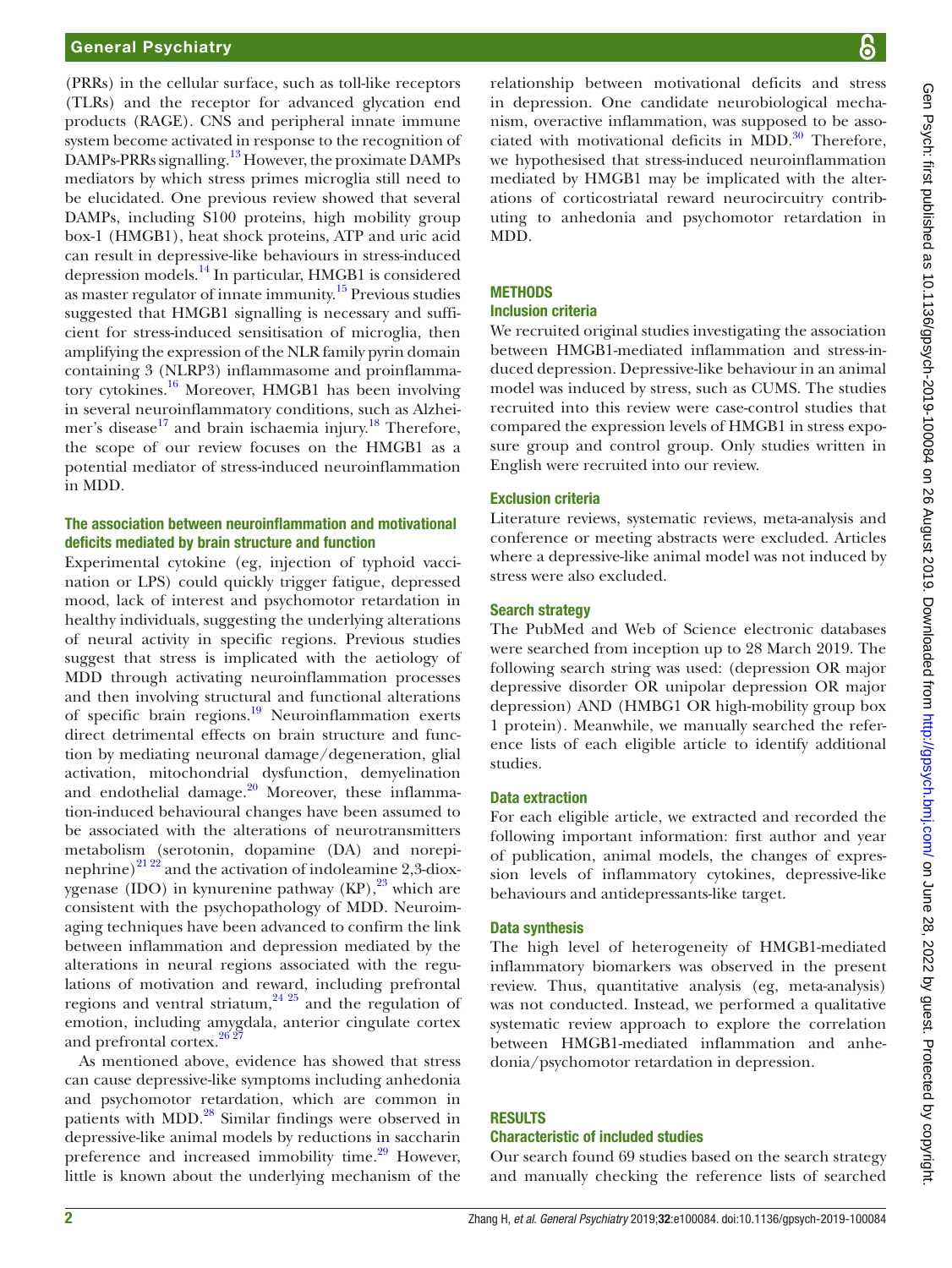

<span id="page-2-0"></span>Figure 1 The flowchart of search and study selection.

articles. After title/abstract screening and full text reviewing, only seven eligible studies met the inclusion criteria. The flowchart for search and study selection is illustrated in [figure](#page-2-0) 1. The characteristics of these seven studies are listed in [table](#page-3-0) 1.

#### Association between HMBG1-mediated inflammation and depression

All published original research involving HMGB1 in stress-induced depressive animals are listed in [table](#page-3-0) 1. Studies have showed that HMGB1 is implicated with depressive-like behaviours (eg, reduced saccharin preference and reduced locomotor activity), which are similar with motivational deficits (eg, anhedonia and psychomotor retardation) in human studies. HMGB1 elicited anhedonic behaviour via inducing TNF-α and then promoting neuroinflammatory response activation, $31\overline{32}$  whereas glycyrrhizic acid and ethyl pyruvate, inhibitors of HMGB1, could improve depressive-like behaviours.<sup>8 31</sup> Moreover, Weber *et al*<sup>[16](#page-7-5)</sup> established inescapable tail shocks animal depressive models to explore whether HMGB1 is a potential mediator of stress-induced microglia priming[.16](#page-7-5) These findings showed that HMGB1 was sufficient to prime microglia and subsequent NLRP3 inflammasome and proinflammatory cytokines. Moreover, HMGB1 mediated depressive behaviour through restraining the activated enzymes in KP, such as  $IDO.<sup>8 19</sup>$  $IDO.<sup>8 19</sup>$  $IDO.<sup>8 19</sup>$  Noticeably, IDO, the rate-limiting enzyme of KP, is highly inducible by proinflammatory cytokines (eg, TNF-α, interleukin 1β). Cheng *et al*[32](#page-7-18) also found that stress-induced depression-like behaviour is mediated by GSK3-dependent TLR4 signalling, which further upregulated HMGB1 and activated nuclear factor κB (NF-κB)

and NLRP3 inflammasome.<sup>32</sup> Moreover, persistent microglial HMGB1-RAGE expression increase susceptibility to chronic stress-induced priming of depressive-like behaviours.[13](#page-7-2) Therefore, HMGB1 might be a plausible danger signalling mediator of stress-induced depressive-like behaviours, which is involved in DAMPs pattern recognition, including HMGB1-TLR4 signalling<sup>33</sup> and HMGB1-RAGE signalling.<sup>34</sup>

#### **DISCUSSION**

In this systematic review, we aimed to explore the association between HMGB1-mediated inflammation and motivation deficits in depression. Numerous preclinical studies strengthen our understanding of the HMGB1-mediated inflammation in depression. Although there is a lack of evidence in clinical studies of HMGB1, evidence from aforementioned reviewed studies indicated that, HMGB1, although not mutually exclusive interpretation, may play a critical role in the regulation of stress-induced neuroinflammation $14$  and be further involved in the motivation dysfunction through altered corticostriatal circuitry[.21](#page-7-10)

## The association between stress and MDD involving neuroinflammation

Substantial clinical studies have suggested that stress is associated with upregulated inflammatory activity. $35\frac{36}{10}$ Consistent with this notion, laboratory-based preclinical studies clarified that acute and chronic stress induced the higher levels of interleukin-6 (IL-6), and C reactive protein in serum and brain tissues, which in turn elicit profound changes of behaviour. $37$  Postmortem studies

Gen Psych: first published as 10.1136/gpsych-2019-100084 on 26 August 2019. Downloaded from http://gpsych.bmj.com/ on June 28, 2022 by guest. Protected by copyrigh Gen Psych: first published as 10.1136/gpsych-2019-100084 on 26 August 2019. Downloaded from <http://gpsych.bmj.com/> on June 28, 2022 by guest. Protected by copyright.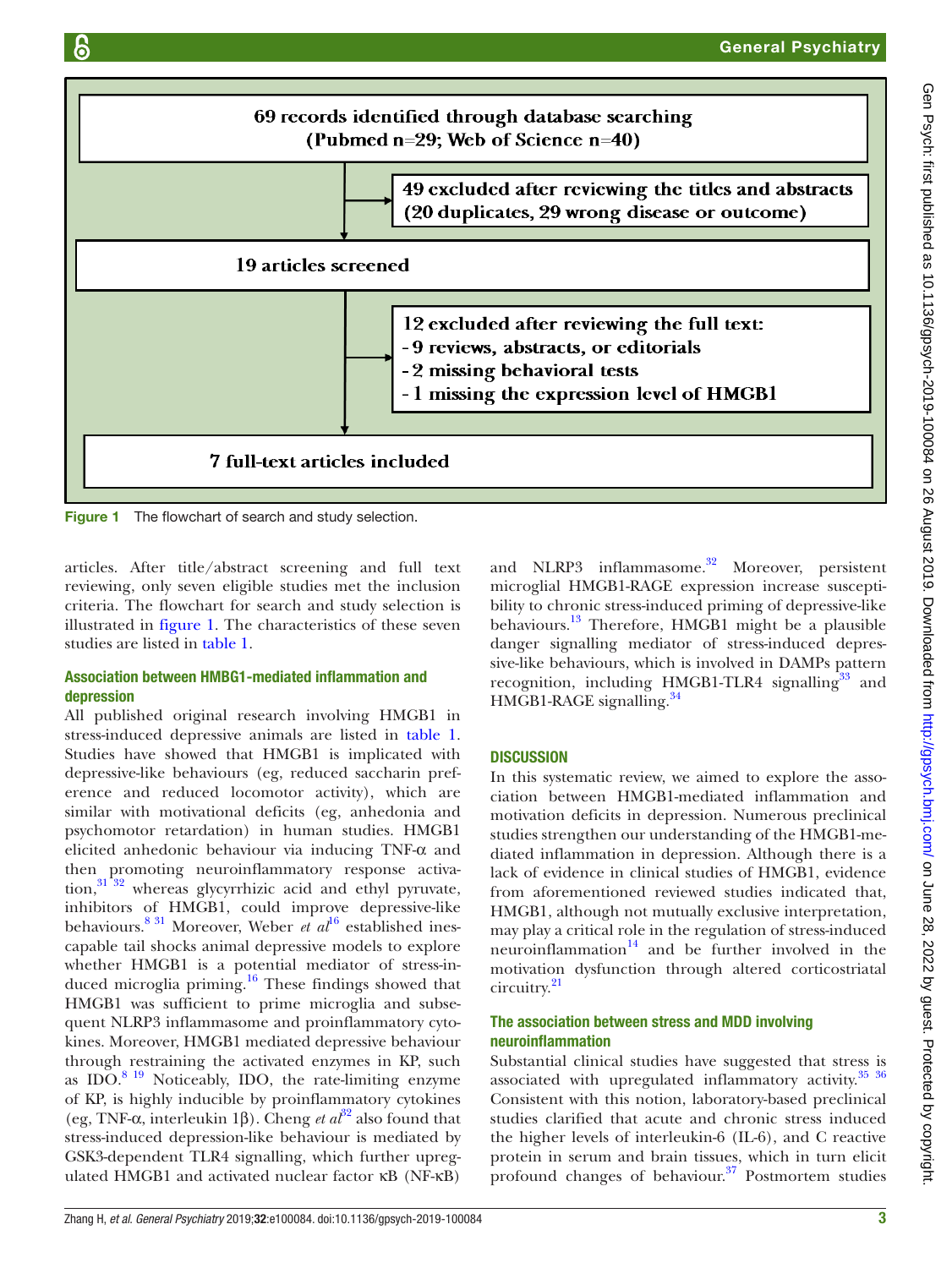<span id="page-3-0"></span>

| ၆<br><b>General Psychiatry</b> |                                                                                                                                   |                                                                                                   |                                                                                                                                                                             |                                                                                                                         |  |  |
|--------------------------------|-----------------------------------------------------------------------------------------------------------------------------------|---------------------------------------------------------------------------------------------------|-----------------------------------------------------------------------------------------------------------------------------------------------------------------------------|-------------------------------------------------------------------------------------------------------------------------|--|--|
| Table 1                        |                                                                                                                                   |                                                                                                   | Systematic-summarised studies of HMGB1-mediated inflammation in depressive-like animal models                                                                               |                                                                                                                         |  |  |
| <b>Study</b>                   | Animal<br>models                                                                                                                  | <b>Biomarkers of inflammation</b>                                                                 | <b>Behaviours</b>                                                                                                                                                           | Antidepressants-like target                                                                                             |  |  |
| Fu et al<br>(2019)             | <b>CUMS</b>                                                                                                                       | $\uparrow$ HMGB, $\uparrow$ proinflammatory<br>cytokines (TNF- $\alpha$ , IL-6 and IL-1 $\beta$ ) | $\downarrow$ Sucrose preference, $\uparrow$ immobility<br>time in tail suspension test and<br>forced swimming test and $\downarrow$ crossing<br>numbers in open field test; | Antidepressants-like hesperidin:<br>inhibited inflammatory processes<br>through HMGB1/RAGE/NF-κB<br>signalling pathways |  |  |
| Liu et al<br>(2019)            | <b>CUMS</b>                                                                                                                       | $\uparrow$ HMGB, $\uparrow$ TNF- $\alpha$ , IL-6 and IL-1 $\beta$                                 | $\downarrow$ Sucrose preference, $\uparrow$ immobility<br>time in tail suspension test and<br>forced swimming test                                                          | Antidepressants-like baicalin:<br>inhibited inflammatory processes<br>through HMGB1/TLR4/NF-κB<br>signalling pathways   |  |  |
| Wang et al<br>(2018)           | <b>CUMS</b><br>CUMS: 1 Gene expression of<br>enzymes (IDO, KMO, KYNU) in<br>KP; HMGB1 inhibitor: prevent the<br>activated enzymes |                                                                                                   | $\downarrow$ Sucrose preference, $\uparrow$ immobility<br>time in tail suspension test and $\downarrow$<br>central distance in open field test                              | CUMS+HMGB1 inhibitor: prevented<br>the activated enzymes in KP                                                          |  |  |
| Lian et al<br>(2017)           | <b>CUMS</b>                                                                                                                       | ↑Serum HMGB1; ↑HMGB1<br>expression in cerebral cortex; $\uparrow$<br>$TNF-\alpha$ in hippocampus  | $\downarrow$ Sucrose preference and $\uparrow$<br>immobility time in tail suspension<br>test                                                                                |                                                                                                                         |  |  |

enzymes (IDO, KMO, KYNU) in KP; performance on Barnes maze test

CUMS: ↓ Sucrose preference and ↓

↓ Sucrose preference

CUMS, chronic unpredictable mild stress; CUS, chronic unpredictable stress; GSK3, glycogen synthase kinase-3; HMGB1, high mobility group box 1; IDO, indoleamine 2,3-dioxygenase; IL-1β, interleukin 1β; IL-6, interleukin 6; IL-12, interleukin 12; KMO, kynurenine 3-monooxygenase; KP, kynurenine pathway; KYNU, kynurenines; NF-κB, nuclear factor κB; RAGE, receptor for advanced glycation end products; TLR4, toll-like receptor ; TNF-α, tumour necrosis factor α; rHMGB1, human recombinant HMGB1.

in MDD found that proinflammatory and anti-inflammatory cytokine gene expression were upregulated in the prefrontal cortex.[38](#page-7-23) Neuroimaging studies showed that increased inflammatory response was associated with abnormal corticostriatal reward circuitry in depression, which in turn correlated with increased psychomotor slowing and anhedonia. $39$  Therefore, there is no debate that motivational deficits have been implicated with neuroinflammation in MDD.

CUMS CUMS: ↑ Gene expression of

IFN-γ

Inescapable foot shocks

CUS ↑ Regulation of HMGB1

hippocampus

 $\uparrow$  Serum HMGB1;  $\uparrow$  TNF- $\alpha$  and

messenger RNA, ↑ regulation of RAGE messenger RNA in hippocampus microglia

↑ HMGB1 in hippocampus; ↑ TNF- $\alpha$ , IL-6, IL-12 and IL-1 $\beta$  in

#### The role of the danger-associated molecular pattern HMGB1 in stress-induced motivational deficits

HMGB1 is a chromatin intracellular protein expressed in all tissues of mammals, which mostly locate in nuclei.<sup>[40](#page-7-25)</sup> In the peripheral, HMGB1 can be secreted from cells, macrophage and monocytes. In the brain, abundant HMGB1 can be expressed in neurons, microglia and astrocytes.<sup>41</sup> HMGB1 can be passively released from necrotic cells. In addition, HMGB1 is also involved in active secretion from innate immunes cells in response to stress. $31$  It has emerged as one of the main mediators in the pathophysiology of autoimmune diseases and neuroinflammation, $42$  such as systemic lupus erythematosus, cerebral ischaemia, traumatic brain injury and seizure. The extracellular HMGB1 is an endogenous danger and priming signal that uses cellular-ligand PRRs, including TLR2,

TLR4 and RAGE.<sup>14</sup> Activation of PRRs can initiate cell proliferation and migration as well as proinflammatory cytokine synthesis through mitogen-activated protein kinases-NF-κB signalling pathway[.43](#page-7-28) Moreover, stress-induced neuroinflammation contribute to vulnerability to depression that involves upregulation of HMGB1, activated NF-κB and subsequent exaggerated NLRP3 inflammasome.[32 44](#page-7-18) The mechanism of HMGB1 under oxidative stress in depression was supported by the finding that redox forms of HMGB1, but not nonoxid-HMGB1, induced depressive-like behaviour mainly through neuroinflammatory response activation[.45](#page-7-29) As mentioned in [table](#page-3-0) 1, HMGB1-mediated inflammation could induce depressive-like behaviours in animal models, such as decreased sucrose preference and increased immobility time in the tail suspension test and forced swimming test. Of note, these behaviours are similar to anhedonia and psychomotor retardations in depressed subjects, namely, the manifestation of motivational deficits.

↑ Escape failures Involved in GSK3-dependent TLR4

signalling

HMGB1 inhibitor: reduced activation of enzymes in KP

#### Neurobiological basis of inflammation-induced motivational deficits in MDD: dopamine and corticostriatal neurocircuitry

Symptoms related to motivational deficits are difficult to treat by selective serotonin reuptake inhibitors and serotonin and norepinephrine reuptake inhibitors, $46$  indicating that other neurotransmitters may be implicated

Wang *et al* (2017)

Frankin *et al* (2017)

Cheng *et al* (2016)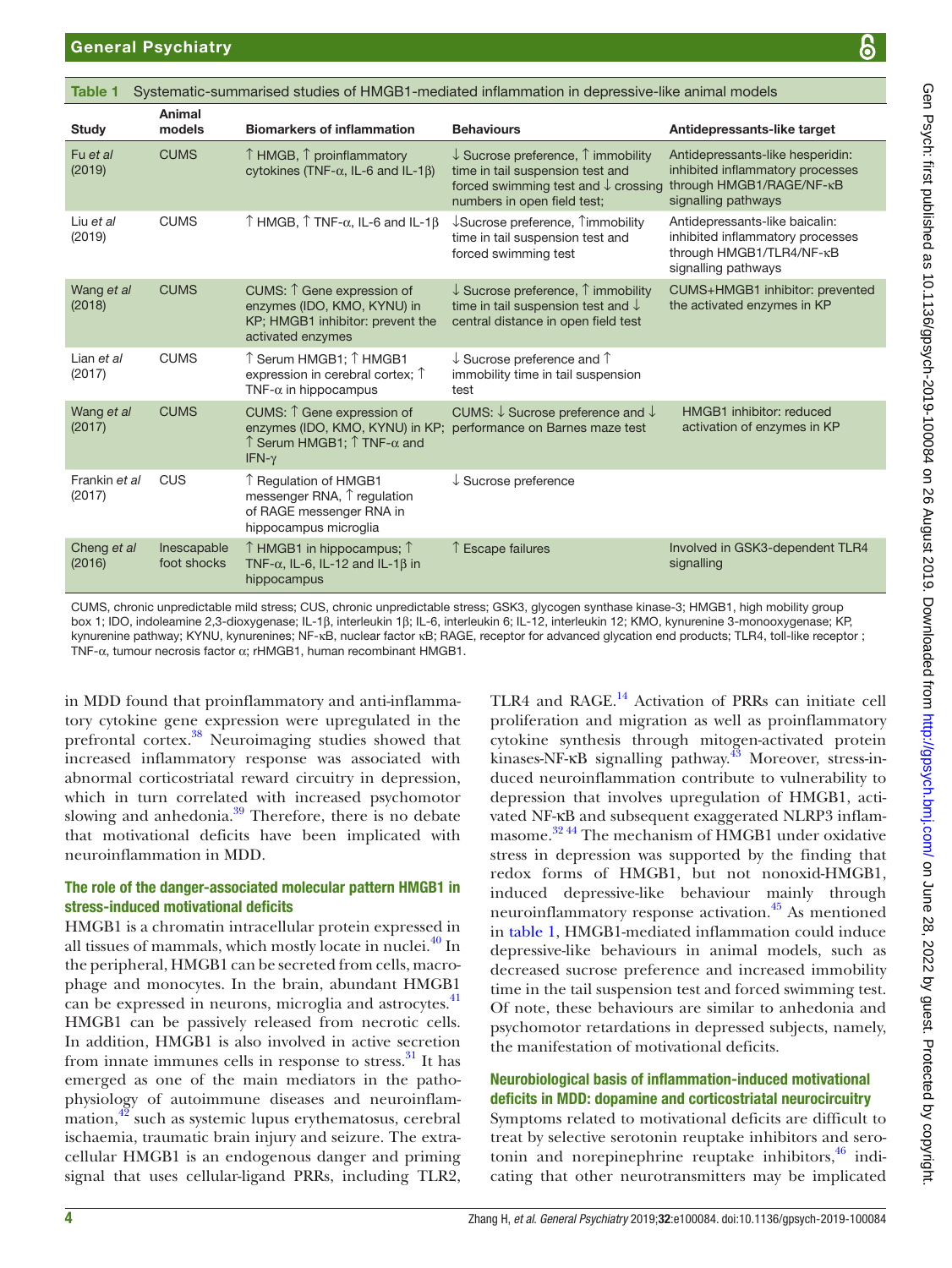<span id="page-4-0"></span>Table 2 Summary of findings from neuroimaging studies exploring the effect of inflammation on glutamate/dopamine and/or reward circuitry

| Study                     | Neuroimaging<br>technique        | <b>Participants</b>              | <b>Findings</b>                                                                                                                                                                                                                                                                                                                                                                                                                       |
|---------------------------|----------------------------------|----------------------------------|---------------------------------------------------------------------------------------------------------------------------------------------------------------------------------------------------------------------------------------------------------------------------------------------------------------------------------------------------------------------------------------------------------------------------------------|
| Slavich et al.<br>(2010)  | fMRI                             | 31 healthy subjects              | Exposure to the laboratory-based social stressor: sTNF $\alpha$ RII $\uparrow \infty \uparrow$ dorsal anterior<br>cingulate cortex and anterior insula activity                                                                                                                                                                                                                                                                       |
| Muscatell et al<br>(2015) | fMRI                             | 31 healthy female<br>subjects    | Exposure to the laboratory-based social stressor: IL-6 $\text{Tr} \in \mathbb{R}$ amygdala, subACC, middle<br>temporal gyrus, and dmPFC activity                                                                                                                                                                                                                                                                                      |
| Haroon et al<br>(2016)    | MRS,CSI                          | 50 medication-free<br><b>MDD</b> | log plasma CRP Î ∝log left basal ganglia glutamate Î; log left basal ganglia glutamate<br>$\alpha$ anhedonia and psychomotor slowing; plasma and CSF CRP $\alpha$ CSI measures of<br>basal ganglia glutamate and the glial marker myoinositol                                                                                                                                                                                         |
| Felger et al<br>(2016)    | fMRI                             | 48 medication-free<br><b>MDD</b> | CRP Î∝↓ connectivity between ventral striatum and vmPFC, which in turn correlated<br>with anhedonia $\hat{\Gamma}$ ; CRP $\hat{\Gamma} \propto \downarrow$ dorsal striatal to vmPFC and presupplementary motor area<br>connectivity, which correlated with $\uparrow$ motor speed and $\downarrow$ psychomotor slowing                                                                                                                |
| Lapidus et al<br>(2014)   | ${}^{1}H$ MRS                    | 17 MDD vs 17 HC                  | Anhedonia severity $\sim\downarrow$ occipital GSH levels, which indirectly reflect oxidative stress in<br>neuroinflammation                                                                                                                                                                                                                                                                                                           |
| Harrison et al<br>(2015)  | aMTI                             | 20 healthy subjects              | After typhoid vaccination injection: inflammation-induced change in insular<br>microstructure $\infty$ inflammation-induced motor activity (eq. fatique) $\downarrow$                                                                                                                                                                                                                                                                 |
| Harroon et al<br>(2014)   | <b>MRS</b>                       | 31 patients with<br>hepatitis C  | After IFN- $\alpha$ treatment: IFN- $\alpha \propto \hat{\beta}$ glutamate in dACC and basal ganglia, which were<br>correlated with motivation $\downarrow$                                                                                                                                                                                                                                                                           |
| Dowell et al<br>(2016)    | qMTI                             | 23 patients with<br>hepatitis C  | After IFN- $\alpha$ injection: inflammation-induced acute change in striatal microstructure<br>predicted development of fatique but not mood symptoms                                                                                                                                                                                                                                                                                 |
| Capuron et al<br>(2012)   | <sup>18</sup> F-dopa PET<br>fMRI | 28 patients with<br>hepatitis C  | Cross-sectional studies: after IFN- $\alpha$ treatment, inflammation-induced activation of the<br>ventral striatum ↓ ~ anhedonia and fatigue<br>Longitudinal studies: $\uparrow$ <sup>18</sup> F-dopa uptake and $\downarrow$ <sup>18</sup> F-dopa turnover in caudate, putamen<br>and ventral striatum; baseline and percentage change in <sup>18</sup> F-dopa uptake and turnover<br>$\infty$ depression, fatique and neurotoxicity |
| Swarz et al<br>(2017)     | fMRI                             | 448 healthy<br>subjects          | IL-18 risk haplotype $\sim$ anhedonia in women through $\uparrow$ threat-related amygdala<br>reactivity                                                                                                                                                                                                                                                                                                                               |

∝: significant correlation; ↑: increased; ↓: decreased.

CRP, C reactive protein; CSF, cerebrospinal fluid; CSI, chemical shift imaging; HC, healthy controls; 1H MRS, proton MRS; IL-6, interleukin 6 ; IL-18, interleukin 18; MDD, major depressive disorder; MRS, magnetic resonance spectroscopy; PET, positron emission tomography; dmPFC, dorsomedial prefrontal cortex; fMRI, functional MRI; qMTI, quantitative magnetisation transfer imaging; qMTI, quantitative magnetisation transfer imaging; sTNFαRII, a soluble receptor for tumour necrosis factor-α; subACC, subgenera region of the anterior cingulate cortex.

with inflammation-induced motivational deficits in MDD.[47](#page-7-31) Experimental studies in rats found that lesions of dopaminergic neurons in the mesolimbic system could cause anhedonic behaviours.[48](#page-7-32) In humans, similar findings have been observed that blocking DA reuptake or/ and increasing DA release can improve motivational activity[.49 50](#page-7-33) Hence, substantial evidence demonstrated that DA dysfunction may contribute to the regulation of motivational deficits in depression.<sup>21</sup> Consistent with this, neuroimaging and pharmacological studies found that dopaminergic transmission could enhance striatal activation and corticostriatal functional connectivity in depressive subjects. $51$ 

Given that dopaminergic neurons of the mesolimbic system involved in motivation and reward-behaviours, numerous neuroimaging studies have found a significant relationship between motivational deficits and the mesolimbic reward circuit, including prefrontal regions, ventral striatum, afferent and efferent projections (see [table](#page-4-0) 2). Functional MRI studies revealed that decreased ventral striatum response and disturbance of orbitofrontal cortex were associated with anhedonia and fatigue mediated by inflammatory cytokines. $39\,52$  Moreover, prefrontal cortex overactivity suppressed reward-motivated behaviours by

modulating striatal activity.<sup>53</sup> Positron emission tomography studies using the  $D_{2/3}$  receptor-selective radiotracer [<sup>11</sup>C] raclopride found that depressed subjects showed increased  $\bar{D}_{9/3}$  receptor availability in the ventral striatum.[54](#page-7-36) As such, neuroimaging studies have provided some robust evidence that corticostriatal reward circuit has been involved in motivational deficits in depression.<sup>[25](#page-7-37)</sup>

#### Candidate mechanisms of stress-induced neuroinflammation effects on motivational deficits through dopaminergic corticostriatal neurocircuitry

Exposure to stress can eventually result in a continuum of clinical manifestations, including anhedonia and psychomotor retardation. However, little is known about the potential mechanisms of the relationship between stress-induced neuroinflammation effects on motivational deficits in depression. Based on aforementioned studies, the relatively reliable notion can be drawn that HMGB1-mediated neuroinflammation may be involved in motivational deficits in depression. Several candidate mechanisms have been proposed, including regulating the synthesis, transportation and availability of DA, KP pathway modulating the expression level of glutamate, abnormal synaptic plasticity and neuronal dysfunction.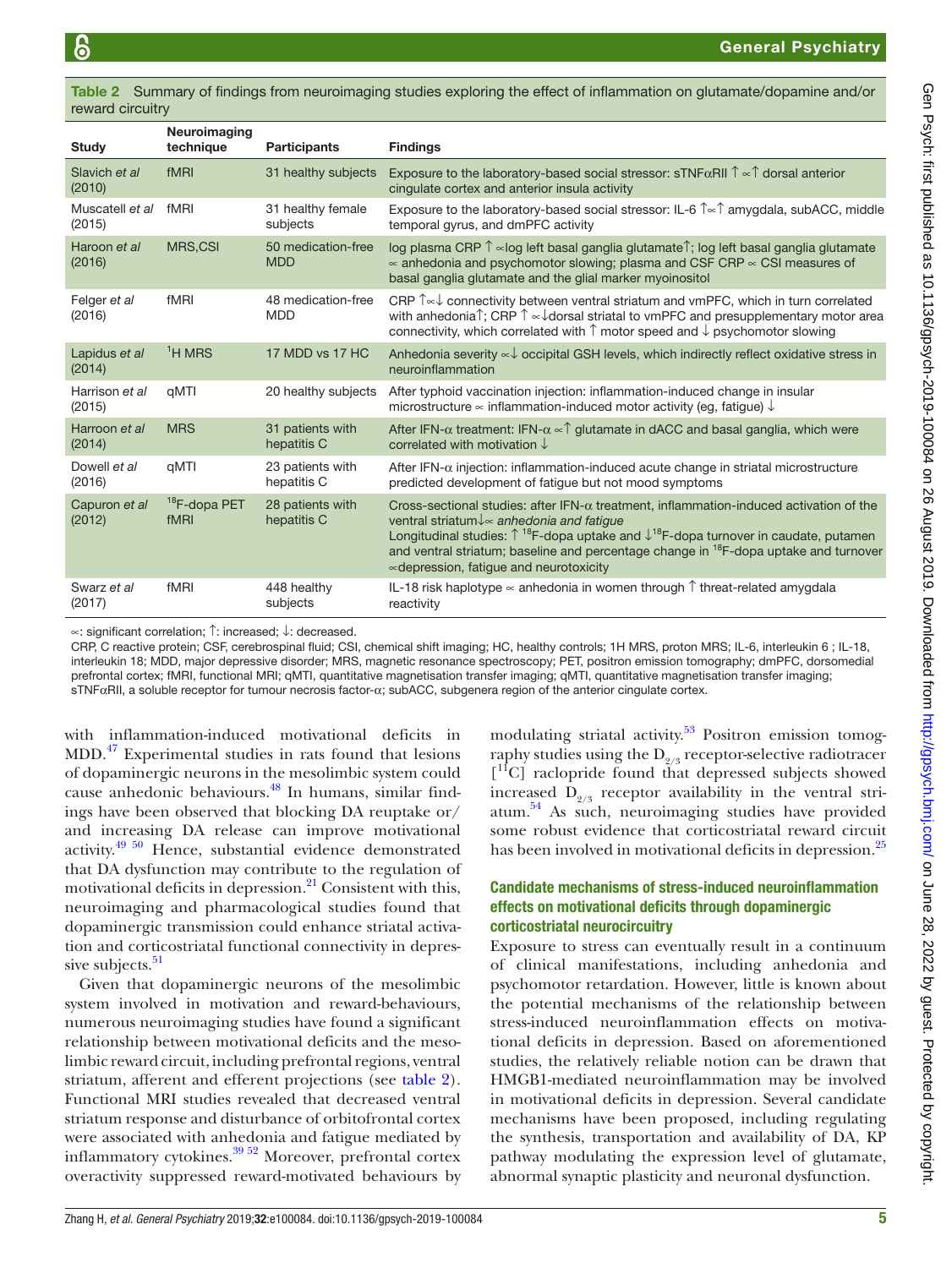

<span id="page-5-0"></span>Figure 2 HMGB1, as a priming signalling, involved in the stress-neuroinflammation-mesolimbic dopaminergic pathway. BDNF, brain-derived neurotrophic factor; DA, dopamine; DAMPs, danger-associated molecular patterns; DAT, dopamine transporters; D2, dopamine receptor 2; HMGB1, high mobility group box 1; IL-1β, interleukin 1β; IDO, indoleamine 2,3 dioxygenase; KYN, kynurenine; NMDA, N-methyl-d-aspartate; NF-κB, nuclear factor κB; NOS, nitrogen species; PRRs, pattern recognition receptors; QUIN, quinolinic acid; RAGE, receptor for advanced glycation end products; ROS, reactive oxygen species; TLR4, toll-like receptor 4; VMAT-2, vesicular monoamine transporter-2.

More specifically, growing evidence has demonstrated that HMGB1-mediated neuroinflammation exerts on the synthesis, transportation and availability of DA. After exposure to stress, microglia secreted reactive oxygen species (ROS) and nitrogen species (NOS), which may rapidly decrease neopterin and tetrahydrobiopterin (BH4) availability, resulting in inactivation of phenylalanine hydroxylase (PAH) and tyrosine hydroxylase (TH).<sup>55</sup> As rate-limiting enzymes for DA synthesis, PAH and TH can catalyse phenylalanine into tyrosine and then gradually convert to DA. As such, DA synthesis is hampered by HMGB1-mediated inflammation via increasing oxidative stress. Moreover, further evidence reveals that HMGB1-mediated inflammation also affects the transportation and availability of DA. Given that vesicular monoamine transporter-2 (VMAT-2) exerts on the transportation of synaptic DA, biomarkers of inflammation may affect the

release of synaptic DA by regulating the expression and function of VMAT-2. Consistent with this notion, proinflammatory cytokines can decrease expression of VMAT-2 in experimental studies. $56$  Hence, biomarkers of inflammation may also decrease DA signalling by reducing D2 receptor and increasing DA transporter  $(DAT)$ .<sup>21</sup> Consequently, HMGB1-mediated inflammation may interrupt the metabolism of DA, which can be supposed to impair the function of corticostriatal neurocircuitry and to result in motivational deficits.

Another mediator about regulation of DA function and corticostriatal neurocircuitry is glutamate. Magnetic resonance spectroscopy studies suggested that inflammatory cytokines may cause the increased concentrations of glutamate in the basal ganglia, which in turn associated with psychomotor slowing and anhedonia in patients with MDD.<sup>57</sup> Furthermore, glutamate receptor antagonist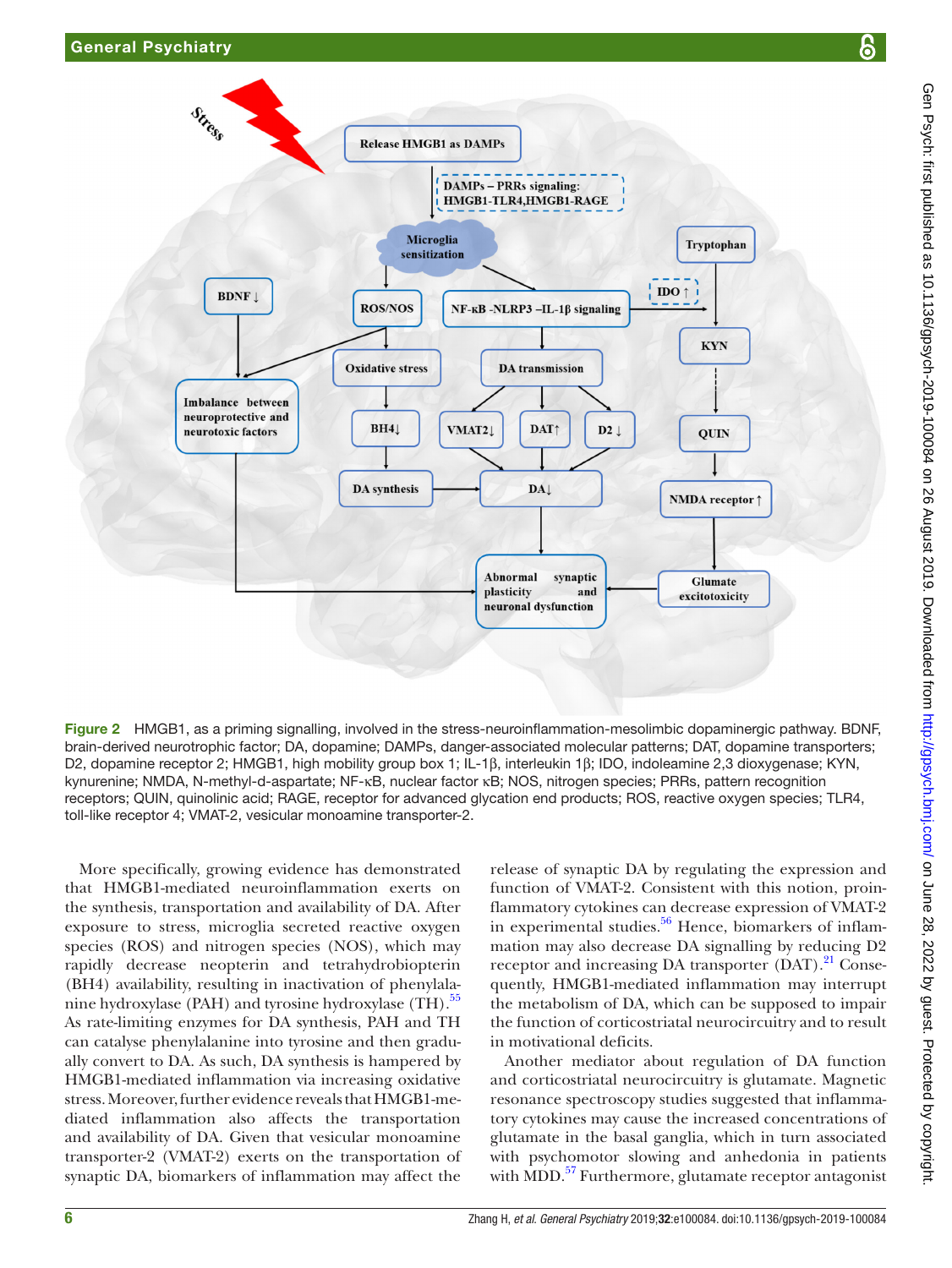ketamine could improve depressive symptoms in human and laboratory animal studies. One pathway by which glutamate neurotransmission involves in HMGB1-mediated motivational deficits may be indirectly mediated by KP rate-limiting enzymes and neurotoxic metabolites. Consistent with this, IDO inhibitor 1-mehtyltryptophan could attenuate anhedonia-like behaviour in an animal model.<sup>58</sup> In human studies, an index of IDO activity (kynurenine/tryptophan) was associated with the severity of anhedonia in depressed subjects.<sup>59</sup> Proinflammatory cytokines (eg, interferon-α, TNF and IL-6) upregulate the expression of vital enzymes (eg, IDO, kynurenine-3-monooxygenase) involved in the neurotoxic arm of the KP. As such, under the catalysis of immune-mediated activation of IDO and kynurenine-3-monooxygenase, tryptophan is converted to neurotoxic metabolites 3-hydroxykynurenine, 3-hydroxyanthranilic acid and quinolinic acid  $(QUIN).<sup>60</sup>$  Particularly, increasing neurotoxic metabolite QUIN can heighten the activity of N-methyl-d-aspartate glutamatergic receptor and alter the glutamatergic neurotransmission, which subsequently causes glutamate excitotoxicity in the brain. Alternatively, another pathway is that HMGB1-mediated inflammation directly results in the increasing extracellular glutamate buildup. $61$  As mentioned above, microglia secreted ROS and NOS resulting in the increasing oxidative stress in the brain.<sup>55</sup> The imbalance between neuroprotective factors and neurotoxic factors causes the dysfunction of glutamate exchange in cell membranes, which further increases the concentration of extracellular glutamate and the synthesis of DA. Thus, excessive glutamate neurotransmission and excitotoxicity may be involved in the pathophysiological progression of HMGB1-mediated motivational deficits in  $MDD.<sub>62</sub>$  $MDD.<sub>62</sub>$  $MDD.<sub>62</sub>$ 

Moreover, another plausible mechanism of HMGB1-mediated motivational deficits involves abnormal synaptic plasticity and neuronal dysfunction. Therefore, dysfunction of DA in corticostriatal neurocircuitry may cause abnormal corticostriatal synaptic connections. Evidence from animal studies showed that chronic stress caused front striatal reorganisation including neuronal densities, number of intersections and dendrites morphology, which caused a bias in behaviours.<sup>[63](#page-8-3)</sup> Furthermore, LPS-induced inflammation-related depression was implicated in the alteration of brain-derived neurotrophic factor (BDNF) and its receptor, tropomycin receptor kinase B (TrkB) in frontostriatal regions. $64$  As a neurotrophic protein, BDNF plays a vital role in maintaining the survival of existing neurons and enhancing the growth and differentiation of new neurons and synapses. As mentioned above, HMGB1-mediated inflammation produces neurotoxic metabolites (eg, ROS, proinflammatory factors). Hence, excessive neurotoxic metabolites and abnormal BDNF-TrkB signalling may cause neuronal degeneration and alteration of synaptic plasticity in frontostriatal neurocircuitry, which in turn affect reward-related behaviours.

As illustrated in [figure](#page-5-0) 2, HMGB1-mediated inflammation may lead to the dysfunction of DA neurotransmission and dopaminergic corticostriatal circuitry, which may provide the neurobiological basis for reduction in motivation in depression.

#### **DISCUSSION**

This systematic review indicated that HMGB1 may shed light on the stress-neuroinflammation-mesolimbic dopaminergic pathway in the understanding of the pathopsychological mechanism underlying depressive behaviours, such as anhedonia and psychomotor retardation. The importance of HMGB1-mediated inflammation in depression may need to be stated explicitly, with a discussion of the potential implications for the understanding of the pathopsychology of MDD.

Contributors DHP, TS, and HFZ designed the protocol and searched the literature. HFZ and LD screened the studies and extracted the data. TS double-checked the extracted studies. HFZ wrote the first draft of the manuscript. DHP and TS have revised the main manuscript. All authors have approved the final version of the main manuscript for submission.

Funding This research was supported by the National Key Research and Development Program (Grant No. 2016YFC0906400) and Shanghai Science and Technology Committee (Grant No. 18JC1420304).

Competing interests None declared.

Patient consent for publication Not required.

Provenance and peer review Not commissioned; externally peer reviewed.

Data availability statement All the relevant data has been presented in Tables and Figures. No additional data are available.

Open access This is an open access article distributed in accordance with the Creative Commons Attribution Non Commercial (CC BY-NC 4.0) license, which permits others to distribute, remix, adapt, build upon this work non-commercially, and license their derivative works on different terms, provided the original work is properly cited, appropriate credit is given, any changes made indicated, and the use is non-commercial. See: [http://creativecommons.org/licenses/by-nc/4.0/.](http://creativecommons.org/licenses/by-nc/4.0/)

#### **REFERENCES**

- <span id="page-6-0"></span>1 Belmaker RH, Agam G. Major depressive disorder. *[N Engl J Med](http://dx.doi.org/10.1056/NEJMra073096)  [Overseas Ed](http://dx.doi.org/10.1056/NEJMra073096)* 2008;358:55–68.
- <span id="page-6-1"></span>2 Treadway MT, Zald DH. Parsing anhedonia: translational models of Reward-Processing deficits in psychopathology. *[Curr Dir Psychol Sci](http://dx.doi.org/10.1177/0963721412474460)* 2013;22:244–9.
- <span id="page-6-2"></span>3 Der-Avakian A, Mazei-Robison MS, Kesby JP, *et al*. Enduring deficits in brain reward function after chronic social defeat in rats: susceptibility, resilience, and antidepressant response. *[Biol](http://dx.doi.org/10.1016/j.biopsych.2014.01.013)  [Psychiatry](http://dx.doi.org/10.1016/j.biopsych.2014.01.013)* 2014;76:542–9.
- Wood SK, Bhatnagar S. Resilience to the effects of social stress: evidence from clinical and preclinical studies on the role of coping strategies. *[Neurobiol Stress](http://dx.doi.org/10.1016/j.ynstr.2014.11.002)* 2015;1:164–73.
- <span id="page-6-3"></span>Malykhin NV, Coupland NJ. Hippocampal neuroplasticity in major depressive disorder. *[Neuroscience](http://dx.doi.org/10.1016/j.neuroscience.2015.04.047)* 2015;309:200–13.
- <span id="page-6-4"></span>6 Huang G-B, Zhao T, Gao X-L, *et al*. Effect of chronic social defeat stress on behaviors and dopamine receptor in adult mice. *[Prog](http://dx.doi.org/10.1016/j.pnpbp.2015.12.002)  [Neuropsychopharmacol Biol Psychiatry](http://dx.doi.org/10.1016/j.pnpbp.2015.12.002)* 2016;66:73–9.
- 7 Jin H-M, Shrestha Muna S, Bagalkot TR, *et al*. The effects of social defeat on behavior and dopaminergic markers in mice. *[Neuroscience](http://dx.doi.org/10.1016/j.neuroscience.2014.12.043)* 2015;288:167–77.
- <span id="page-6-6"></span>8 Wang B. Hmgb1 mediates depressive behavior induced by chronic stress through activating the kynurenine pathway. *Brain Behav Immun* 2017.
- <span id="page-6-5"></span>9 Chaudhury D, Walsh JJ, Friedman AK, *et al*. Rapid regulation of depression-related behaviours by control of midbrain dopamine neurons. *[Nature](http://dx.doi.org/10.1038/nature11713)* 2013;493:532–6.
- 10 Krishnan V, Han M-H, Graham DL, *et al*. Molecular adaptations underlying susceptibility and resistance to social defeat in brain reward regions. *[Cell](http://dx.doi.org/10.1016/j.cell.2007.09.018)* 2007;131:391–404.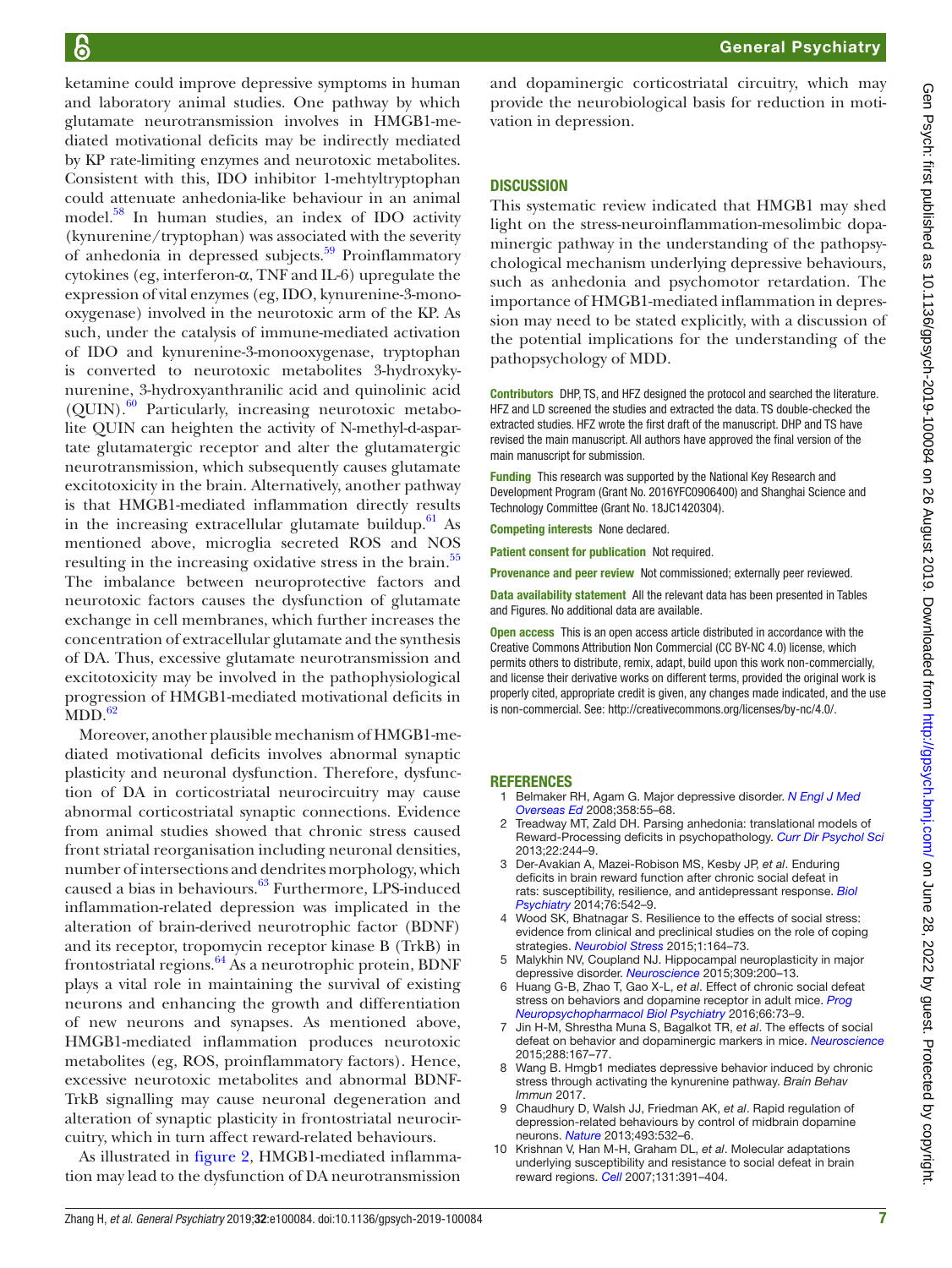- <span id="page-7-0"></span>11 Frank MG, Weber MD, Watkins LR, *et al*. Stress sounds the alarmin: the role of the danger-associated molecular pattern HMGB1 in stress-induced neuroinflammatory priming. *[Brain Behav Immun](http://dx.doi.org/10.1016/j.bbi.2015.03.010)* 2015;48:1–7.
- <span id="page-7-1"></span>12 Byrne ML, Whittle S, Allen NB. The role of brain structure and function in the association between inflammation and depressive symptoms. *[Psychosom Med](http://dx.doi.org/10.1097/PSY.0000000000000311)* 2016;78:389–400.
- <span id="page-7-2"></span>13 Franklin TC, Wohleb ES, Zhang Y, *et al*. Persistent increase in microglial RAGE contributes to chronic stress-induced priming of depressive-like behavior. *[Biol Psychiatry](http://dx.doi.org/10.1016/j.biopsych.2017.06.034)* 2018;83:50–60.
- <span id="page-7-3"></span>14 Franklin TC, Xu C, Duman RS. Depression and sterile inflammation: essential role of danger associated molecular patterns. *Brain Behav Immun* 2017.
- <span id="page-7-4"></span>15 Castiglioni A, Canti V, Rovere-Querini P, *et al*. High-mobility group box 1 (HMGB1) as a master regulator of innate immunity. *[Cell Tissue](http://dx.doi.org/10.1007/s00441-010-1033-1)  [Res](http://dx.doi.org/10.1007/s00441-010-1033-1)* 2011;343:189–99.
- <span id="page-7-5"></span>16 Weber MD, Frank MG, Tracey KJ, *et al*. Stress induces the dangerassociated molecular pattern HMGB-1 in the hippocampus of male Sprague Dawley rats: a priming stimulus of microglia and the NLRP3 inflammasome. *[J Neurosci](http://dx.doi.org/10.1523/JNEUROSCI.3561-14.2015)* 2015;35:316–24.
- <span id="page-7-6"></span>17 Festoff BW, Sajja RK, van Dreden P, *et al*. Hmgb1 and thrombin mediate the blood-brain barrier dysfunction acting as biomarkers of neuroinflammation and progression to neurodegeneration in Alzheimer's disease. *[J Neuroinflammation](http://dx.doi.org/10.1186/s12974-016-0670-z)* 2016;13:194.
- <span id="page-7-7"></span>18 Zhang J, Takahashi HK, Liu K, *et al*. Anti-high mobility group box-1 monoclonal antibody protects the blood-brain barrier from ischemiainduced disruption in rats. *[Stroke](http://dx.doi.org/10.1161/STROKEAHA.110.598334)* 2011;42:1420–8.
- <span id="page-7-8"></span>19 Beumer W, Gibney SM, Drexhage RC, *et al*. The immune theory of psychiatric diseases: a key role for activated microglia and circulating monocytes. *[J Leukoc Biol](http://dx.doi.org/10.1189/jlb.0212100)* 2012;92): :959–75.
- <span id="page-7-9"></span>20 Sankowski R, Mader S, Valdés-Ferrer SI. Systemic inflammation and the brain: novel roles of genetic, molecular, and environmental cues as drivers of neurodegeneration. *[Front Cell Neurosci](http://dx.doi.org/10.3389/fncel.2015.00028)* 2015;9(Suppl 5):28.
- <span id="page-7-10"></span>21 Felger JC, Treadway MT. Inflammation effects on motivation and motor activity: role of dopamine. *[Neuropsychopharmacology](http://dx.doi.org/10.1038/npp.2016.143)* 2017;42:216–41.
- 22 Shah D, Blockx I, Keliris GA, *et al*. Cholinergic and serotonergic modulations differentially affect large-scale functional networks in the mouse brain. *[Brain Struct Funct](http://dx.doi.org/10.1007/s00429-015-1087-7)* 2016;221:3067–79.
- <span id="page-7-11"></span>23 Steiner J, Walter M, Gos T, *et al*. Severe depression is associated with increased microglial quinolinic acid in subregions of the anterior cingulate gyrus: evidence for an immune-modulated glutamatergic neurotransmission? *[J Neuroinflammation](http://dx.doi.org/10.1186/1742-2094-8-94)* 2011;8:94.
- <span id="page-7-12"></span>24 Zhang W-N, Chang S-H, Guo L-Y, *et al*. The neural correlates of reward-related processing in major depressive disorder: a metaanalysis of functional magnetic resonance imaging studies. *[J Affect](http://dx.doi.org/10.1016/j.jad.2013.06.039)  [Disord](http://dx.doi.org/10.1016/j.jad.2013.06.039)* 2013;151:531–9.
- <span id="page-7-37"></span>25 Der-Avakian A, Markou A. The neurobiology of anhedonia and other reward-related deficits. *[Trends Neurosci](http://dx.doi.org/10.1016/j.tins.2011.11.005)* 2012;35:68–77.
- <span id="page-7-13"></span>26 Muscatell KA, Dedovic K, Slavich GM, *et al*. Greater amygdala activity and dorsomedial prefrontal-amygdala coupling are associated with enhanced inflammatory responses to stress. *[Brain](http://dx.doi.org/10.1016/j.bbi.2014.06.201)  [Behav Immun](http://dx.doi.org/10.1016/j.bbi.2014.06.201)* 2015;43:46–53.
- 27 Moshkin MP, Akulov AE, Petrovski DV, *et al*. Proton magnetic resonance spectroscopy of brain metabolic shifts induced by acute administration of 2-deoxy-D-glucose and lipopolysaccharides. *[NMR](http://dx.doi.org/10.1002/nbm.3074)  [Biomed](http://dx.doi.org/10.1002/nbm.3074)* 2014;27:399–405.
- <span id="page-7-14"></span>28 Haroon E, Woolwine BJ, Chen X, *et al*. IFN-alpha-induced cortical and subcortical glutamate changes assessed by magnetic resonance spectroscopy. *[Neuropsychopharmacology](http://dx.doi.org/10.1038/npp.2014.25)* 2014;39:1777–85.
- <span id="page-7-15"></span>29 Nunes EJ, Randall PA, Estrada A, *et al*. Effort-related motivational effects of the pro-inflammatory cytokine interleukin 1-beta: studies with the concurrent fixed ratio 5/ Chow feeding choice task. *[Psychopharmacology](http://dx.doi.org/10.1007/s00213-013-3285-4)* 2014;231:727–36.
- <span id="page-7-16"></span>30 Simpson EH, Balsam PD. *Behavioral neuroscience of motivation*. Springer International Publishing, 2016.
- <span id="page-7-17"></span>31 Wu T-Y, Liu L, Zhang W, *et al*. High-Mobility group box-1 was released actively and involved in LPS induced depressive-like behavior. *[J Psychiatr Res](http://dx.doi.org/10.1016/j.jpsychires.2015.02.016)* 2015;64:99–106.
- <span id="page-7-18"></span>32 Cheng Y, Pardo M, Armini RdeS, *et al*. Stress-Induced neuroinflammation is mediated by GSK3-dependent TLR4 signaling that promotes susceptibility to depression-like behavior. *[Brain Behav](http://dx.doi.org/10.1016/j.bbi.2015.12.012)  [Immun](http://dx.doi.org/10.1016/j.bbi.2015.12.012)* 2016;53:207–22.
- <span id="page-7-19"></span>33 Liu L, Dong Y, Shan X, *et al*. Anti-Depressive effectiveness of baicalin in vitro and in vivo. *[Molecules](http://dx.doi.org/10.3390/molecules24020326)* 2019;24.
- <span id="page-7-20"></span>34 Fu H, Liu L, Tong Y, *et al*. The antidepressant effects of hesperidin on chronic unpredictable mild stress-induced mice. *[Eur J Pharmacol](http://dx.doi.org/10.1016/j.ejphar.2019.03.035)* 2019;853:236–46.
- <span id="page-7-21"></span>35 Slopen N, Kubzansky LD, McLaughlin KA, *et al*. Childhood adversity and inflammatory processes in youth: a prospective study. *[Psychoneuroendocrinology](http://dx.doi.org/10.1016/j.psyneuen.2012.05.013)* 2013;38:188–200.
- 36 Danese A, Pariante CM, Caspi A, *et al*. Childhood maltreatment predicts adult inflammation in a life-course study. *[Proc Natl Acad Sci](http://dx.doi.org/10.1073/pnas.0610362104)  [U S A](http://dx.doi.org/10.1073/pnas.0610362104)* 2007;104:1319–24.
- <span id="page-7-22"></span>37 Pan Y, Chen X-Y, Zhang Q-Y, *et al*. Microglial NLRP3 inflammasome activation mediates IL-1β-related inflammation in prefrontal cortex of depressive rats. *[Brain Behav Immun](http://dx.doi.org/10.1016/j.bbi.2014.04.007)* 2014;41:90–100.
- <span id="page-7-23"></span>38 Shelton RC, Claiborne J, Sidoryk-Wegrzynowicz M, *et al*. Altered expression of genes involved in inflammation and apoptosis in frontal cortex in major depression. *[Mol Psychiatry](http://dx.doi.org/10.1038/mp.2010.52)* 2011;16:751–62.
- <span id="page-7-24"></span>39 Felger JC, Li Z, Haroon E, *et al*. Inflammation is associated with decreased functional connectivity within corticostriatal reward circuitry in depression. *[Mol Psychiatry](http://dx.doi.org/10.1038/mp.2015.168)* 2016;21:1358–65.
- <span id="page-7-25"></span>40 Fang P, Schachner M, Shen Y-Q. Hmgb1 in development and diseases of the central nervous system. *[Mol Neurobiol](http://dx.doi.org/10.1007/s12035-012-8264-y)* 2012;45:499–506.
- <span id="page-7-26"></span>41 Palumbo R, Sampaolesi M, De Marchis F, *et al*. Extracellular HMGB1, a signal of tissue damage, induces mesoangioblast migration and proliferation. *[J Cell Biol](http://dx.doi.org/10.1083/jcb.200304135)* 2004;164:441–9.
- <span id="page-7-27"></span>42 Venereau E. *Hmgb1 as biomarker and drug target*, 2016: 534–44.
- <span id="page-7-28"></span>43 Yang H, Wang H, Czura CJ, *et al*. The cytokine activity of HMGB1. *[J](http://dx.doi.org/10.1189/jlb.1104648)  [Leukoc Biol](http://dx.doi.org/10.1189/jlb.1104648)* 2005;78:1–8.
- 44 Wang B*et al*. Glycyrrhizic acid ameliorates the kynurenine pathway in association with its antidepressant effect. *Behav Brain Res* 2018.
- <span id="page-7-29"></span>45 Lian Y-J, Gong H, Wu T-Y, *et al*. Ds-HMGB1 and fr-HMGB induce depressive behavior through neuroinflammation in contrast to nonoxid-HMGB1. *[Brain Behav Immun](http://dx.doi.org/10.1016/j.bbi.2016.09.017)* 2017;59: :322–32.
- <span id="page-7-30"></span>46 Targum SD. *M.J.I.i.c.n. fava, fatigue as a residual symptom of depression*, 2011.
- <span id="page-7-31"></span>47 Nutt D, Demyttenaere K, Janka Z, *et al*. The other face of depression, reduced positive affect: the role of catecholamines in causation and cure. *[J Psychopharmacol](http://dx.doi.org/10.1177/0269881106069938)* 2007;21:461–71.
- <span id="page-7-32"></span>48 Winter C, von Rumohr A, Mundt A, *et al*. Lesions of dopaminergic neurons in the substantia nigra pars compacta and in the ventral tegmental area enhance depressive-like behavior in rats. *[Behav Brain](http://dx.doi.org/10.1016/j.bbr.2007.07.002)  [Res](http://dx.doi.org/10.1016/j.bbr.2007.07.002)* 2007;184:133–41.
- <span id="page-7-33"></span>49 Yohn SE, Errante EE, Rosenbloom-Snow A, *et al*. Blockade of uptake for dopamine, but not norepinephrine or 5-HT, increases selection of high effort instrumental activity: implications for treatment of effort-related motivational symptoms in psychopathology. *[Neuropharmacology](http://dx.doi.org/10.1016/j.neuropharm.2016.06.018)* 2016;109:270–80.
- 50 Randall PA, Lee CA, Podurgiel SJ, *et al*. Bupropion increases selection of high effort activity in rats tested on a progressive ratio/ chow feeding choice procedure: implications for treatment of effort-related motivational symptoms. *[Int J Neuropsychopharmacol](http://dx.doi.org/10.1093/ijnp/pyu017)* 2015;18.
- <span id="page-7-34"></span>51 Admon R, Kaiser RH, Dillon DG, *et al*. Dopaminergic enhancement of striatal response to reward in major depression. *[Am J Psychiatry](http://dx.doi.org/10.1176/appi.ajp.2016.16010111)* 2017;174:378–86.
- 52 Capuron L, Pagnoni G, Drake DF, *et al*. Dopaminergic mechanisms of reduced basal ganglia responses to hedonic reward during interferon alfa administration. *[Arch Gen Psychiatry](http://dx.doi.org/10.1001/archgenpsychiatry.2011.2094)* 2012;69:1044–53.
- <span id="page-7-35"></span>53 Ferenczi EA, Zalocusky KA, Liston C, *et al*. Prefrontal cortical regulation of brainwide circuit dynamics and reward-related behavior. *[Science](http://dx.doi.org/10.1126/science.aac9698)* 2016;351:aac9698.
- <span id="page-7-36"></span>54 Peciña M, Sikora M, Avery ET, *et al*. Striatal dopamine D2/3 receptor-mediated neurotransmission in major depression: implications for anhedonia, anxiety and treatment response. *[Eur](http://dx.doi.org/10.1016/j.euroneuro.2017.08.427)  [Neuropsychopharmacol](http://dx.doi.org/10.1016/j.euroneuro.2017.08.427)* 2017;27:977–86.
- <span id="page-7-38"></span>55 Haroon E, Miller AH. Inflammation effects on brain glutamate in depression: mechanistic considerations and treatment implications. *Curr Top Behav Neurosci* 2016;31:173–98.
- <span id="page-7-39"></span>56 Kazumori H, Ishihara S, Rumi MAK, *et al*. Transforming growth factor-alpha directly augments histidine decarboxylase and vesicular monoamine transporter 2 production in rat enterochromaffin-like cells. *[Am J Physiol Gastrointest Liver Physiol](http://dx.doi.org/10.1152/ajpgi.00269.2003)* 2004;286:G508–G514.
- <span id="page-7-40"></span>57 Haroon E, Fleischer CC, Felger JC, *et al*. Conceptual convergence: increased inflammation is associated with increased basal ganglia glutamate in patients with major depression. *[Mol Psychiatry](http://dx.doi.org/10.1038/mp.2015.206)* 2016;21:1351–7.
- <span id="page-7-41"></span>58 Salazar A, Gonzalez-Rivera BL, Redus L, *et al*. Indoleamine 2,3-dioxygenase mediates anhedonia and anxiety-like behaviors caused by peripheral lipopolysaccharide immune challenge. *[Horm](http://dx.doi.org/10.1016/j.yhbeh.2012.03.010)  [Behav](http://dx.doi.org/10.1016/j.yhbeh.2012.03.010)* 2012;62:202–9.
- <span id="page-7-42"></span>Gabbay V, Ely BA, Babb J, et al. The possible role of the kynurenine pathway in anhedonia in adolescents. *[J Neural Transm](http://dx.doi.org/10.1007/s00702-011-0685-7)* 2012;119:253–60.